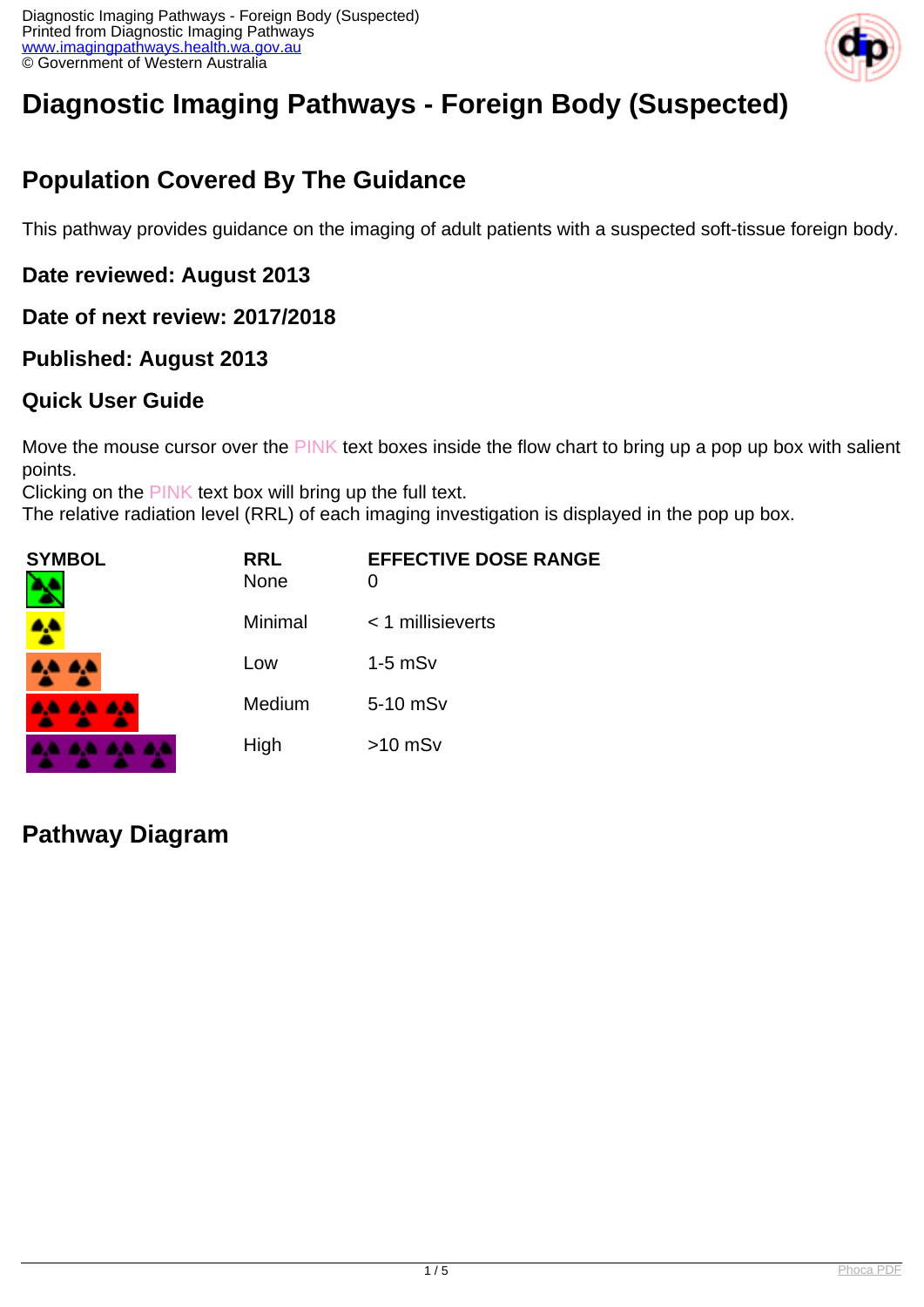Diagnostic Imaging Pathways - Foreign Body (Suspected) Printed from Diagnostic Imaging Pathways [www.imagingpathways.health.wa.gov.au](http://www.imagingpathways.health.wa.gov.au/) **CO** Government of Western Australia





### **Image Gallery**

Note: Images coming soon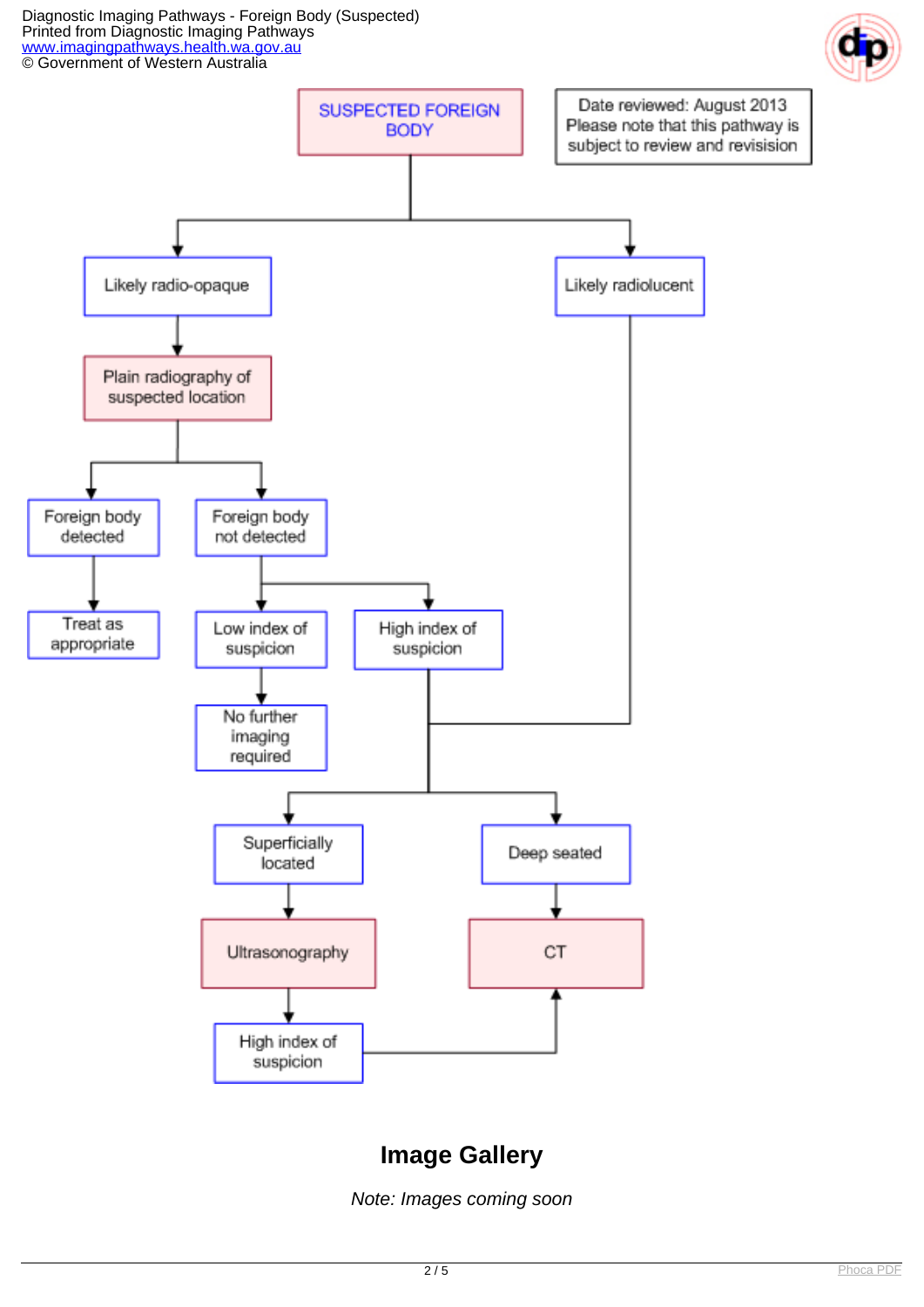

## **Teaching Points**

• Plain radiographs should be the initial screening modality for a suspected radio-opaque foreign body. As a general rule further investigation should be in the form of Ultrasonography for superficial and CT scan for deep seated suspected foreign body

## **Investigation of Suspected Foreign Body**

- Plain radiographs should be the initial screening modality for a suspected radio-opaque foreign body  $1$
- When a suspected foreign body is not delineated on radiographs, ultrasonography should be the next modality of choice for superficial foreign bodies [1,](index.php?option=com_content&view=article&id=127&tab=references#1)[2](index.php?option=com_content&view=article&id=127&tab=references#2)
- CT should be reserved for deep seated foreign bodies or those that are not detected on radiographs or ultrasonography but are suspected [1](index.php?option=com_content&view=article&id=127&tab=references#1)
- Whereas most metal and glass foreign bodies are detectable on radiographs, many foreign bodies, including wood, are not  $1,2$  $1,2$
- In one study, ultrasonography proved most useful for the evaluation of retained wooden foreign bodies [3](index.php?option=com_content&view=article&id=127&tab=references#3)
- Surgical instruments such as sponges and gauze are infused with a radiopaque strip to facilitate their detection on radiographs. [4](index.php?option=com_content&view=article&id=127&tab=references#4) Radiographs are the most commonly used method to detect retained sponges.  $\frac{5}{2}$  If negative, imaging may proceed to Ultrasound and /or CT scan if suspicion is high [6](index.php?option=com_content&view=article&id=127&tab=references#6)

### **Appearance of Foreign Bodies on Radiographs** [7](index.php?option=com_content&view=article&id=127&tab=references#7)

- Opaque materials: glass of all types; most metallic objects (except aluminum); most animal bones and some fish bones; some foods; some soil fragments, sand, gravel, and mineral fragments; some medications and poisons (CHIPES: chloral hydrate, heavy metals, iodides, phenothiazines, enteric coated pills, solvents)
- Non-opaque materials: most foods and medicines; most fish bones; most wood, splinters, thorns of all types; most plastics; most aluminum objects

### **References**

References are graded from Level I to V according to the Oxford Centre for Evidence-Based Medicine, Levels of Evidence. [Download the document](http://www.cebm.net/wp-content/uploads/2014/06/CEBM-Levels-of-Evidence-2.1.pdf)

- 1. Flom LL, Ellis GL. **Radiologic evaluation of foreign bodies.** Emerg Med Clin North Am. 1992;10(1):163-77. (Review article)
- 2. Oikarinen KS NT, Makarainen H, Pyhtinen J. **Visibility of foreign bodies in soft tissue in plain radiographs, computed tomography, magnetic resonance imaging, and ultrasound. An in vitro study.** Int J Oral Maxillofac Surg. (Level III evidence)
- 3. Peterson JJ, Bancroft LW, Kransdorf MJ. **Wooden foreign bodies: Imaging appearance.** AJR A J Roentgenol. 2002;178(3):557-62. (Level III evidence)
- 4. Hunter TB, Taljanovic MS.**Medical devices of the abdomen and pelvis.** Radiographics. 2005;25(2):503-523. (Review article)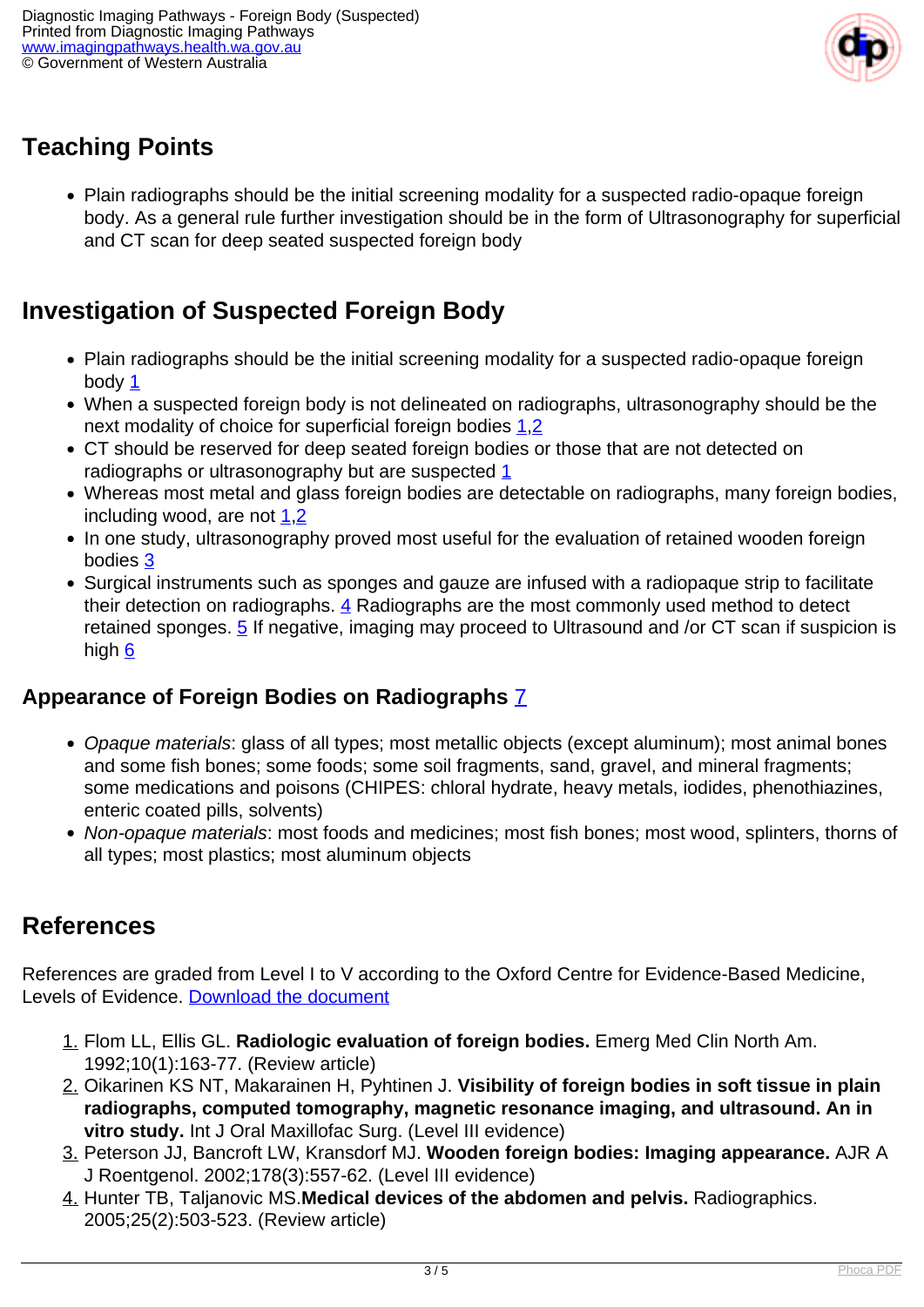

- 5. O'Connor A,Coakley F, Meng M, Eberhardt S **Imaging of retained surgical sponges in the abdomen and pelvis.** AJR Am J Roentgenol. 2003;180:481-9. (Review article)
- 6. Manzella A, Filho PB, Albuquerque E, Farias F, Kaercher J. **Imaging of gossypibomas: pictorial review.** Am J Roentgenol. 2009;193(6 Suppl):94-10. (Review article)
- 7. Hunter TB, Taljanovic MS. **Foreign bodies.** Radiographics. 2003;23(3):731-57. (Review article)

### **Information for Consumers**

| Information from this website              | <b>Information from the Royal</b><br><b>Australian and New Zealand</b><br><b>College of Radiologists' website</b> |
|--------------------------------------------|-------------------------------------------------------------------------------------------------------------------|
|                                            |                                                                                                                   |
| <b>Consent to Procedure or Treatment</b>   | <b>Computed Tomography (CT)</b>                                                                                   |
| <b>Radiation Risks of X-rays and Scans</b> | <b>Plain Radiography/X-rays</b>                                                                                   |
| <b>Computed Tomography (CT)</b>            | <b>Radiation Risk of Medical Imaging During</b><br><b>Pregnancy</b>                                               |
| <b>Chest Radiograph (X-ray)</b>            |                                                                                                                   |
| <b>Plain Radiography (X-ray)</b>           | <b>Radiation Risk of Medical Imaging for</b><br><b>Adults and Children</b>                                        |
|                                            | <b>Ultrasound</b>                                                                                                 |
|                                            |                                                                                                                   |

#### **Copyright**

© Copyright 2015, Department of Health Western Australia. All Rights Reserved. This web site and its content has been prepared by The Department of Health, Western Australia. The information contained on this web site is protected by copyright.

#### **Legal Notice**

Please remember that this leaflet is intended as general information only. It is not definitive and The Department of Health, Western Australia can not accept any legal liability arising from its use. The information is kept as up to date and accurate as possible, but please be warned that it is always subject to change

#### **File Formats**

.

Some documents for download on this website are in a Portable Document Format (PDF). To read these files you might need to download Adobe Acrobat Reader.